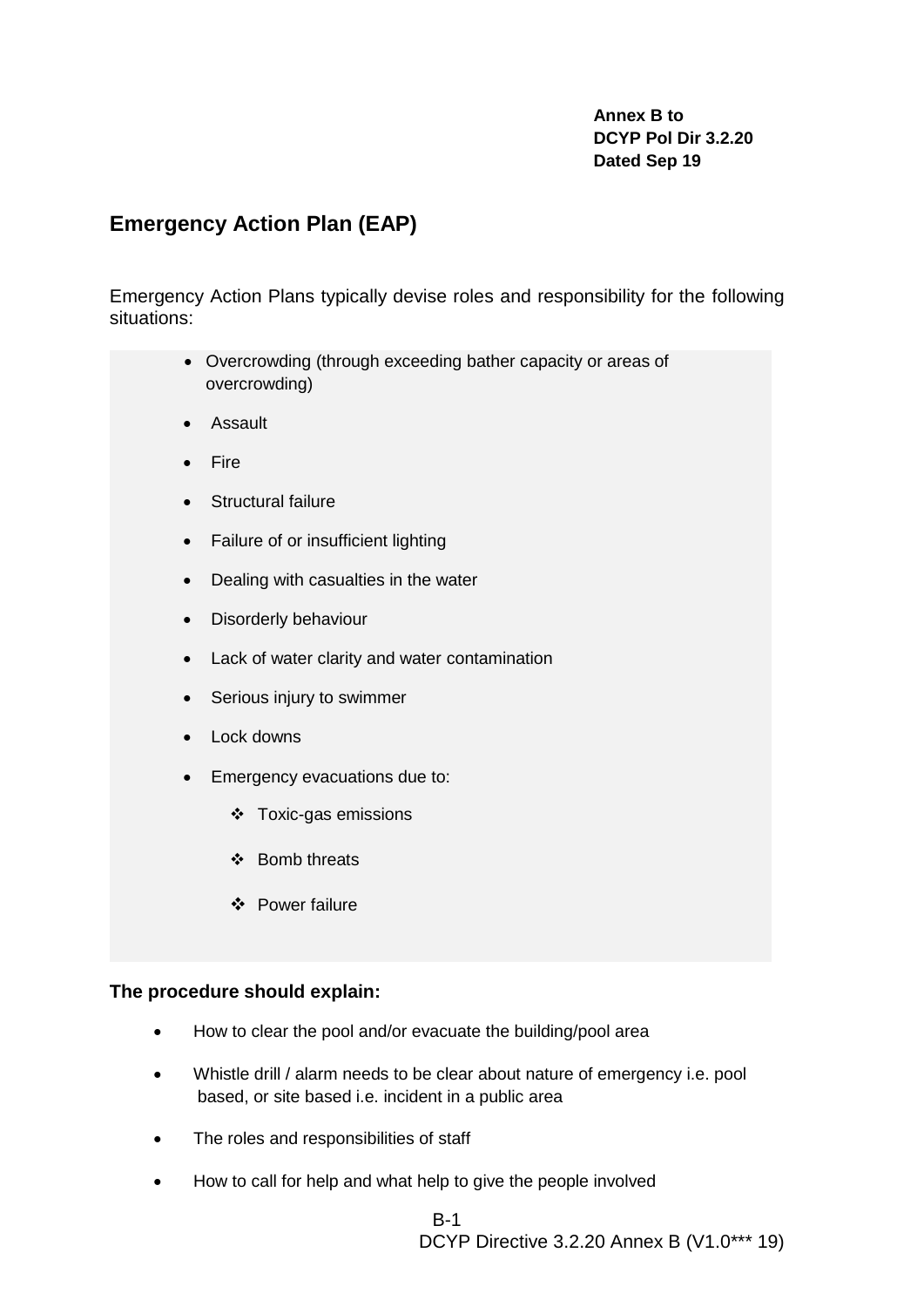# **Model Emergency Action Plan**

The **Risk Assessment** is to be signed by a senior member of the School Management Team and/or Governors, and must be reviewed, signed and dated on an annual basis.

The **Normal Operating Procedure** and **Emergency Action Plans** are compiled from the findings of a **Risk Assessment**, and therefore, there may be alterations that need to be made to meet individual schools' operations.

Once set and agreed, the **NOP** and **EAP** must be made available to those who may be required to operate or manage the swimming pool and its use, and their understanding of it use be tested, using the assessment template below:

|           | <b>Assessor and Date</b> | <b>Approval and Date</b> | Adopted as School Policy and Date |
|-----------|--------------------------|--------------------------|-----------------------------------|
| EAP       |                          |                          |                                   |
|           |                          |                          |                                   |
|           |                          |                          |                                   |
| Review #1 |                          |                          |                                   |
| Review #2 |                          |                          |                                   |
| Review #3 |                          |                          |                                   |
| Review #4 |                          |                          |                                   |
| Review #5 |                          |                          |                                   |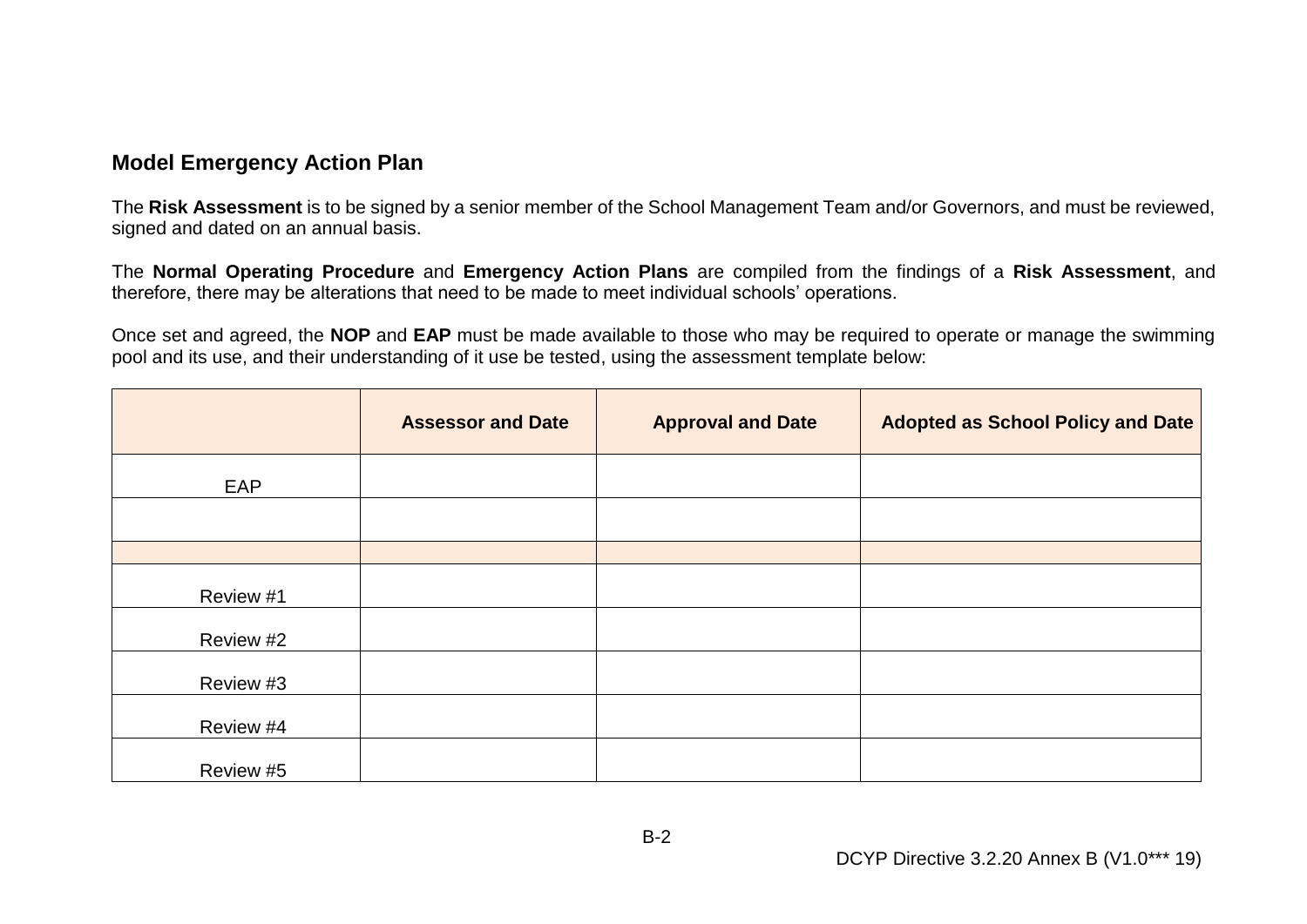# **Objective and Scope**

The Emergency Action Plan details the specific actions to be taken in the event of any reasonably foreseeable emergency occurring.

Staff and those responsible for groups using the pool under a hire agreement must all be aware of the procedures to be used and must be trained to work in accordance with the provisions included in the emergency action plan. *(The emergency action plan may need adapting to the circumstances in which the hirers use the pool.)* 

The Pool Operator has a duty to check compliance with the requirement and to regularly review the provisions made.

The plan covers the following reasonably possible emergencies:

- serious injury to a swimmer;
- discovery of a casualty in the water;
- adverse weather, thunder and lightning in an outdoor pool;
- overcrowding;
- disorderly behaviour;
- pool water treatment;
- dealing with gross contamination;
- toxic emissions;
- chemical spillage:
- outbreak of fire or building evacuation;
- civil emergency;
- structural failure;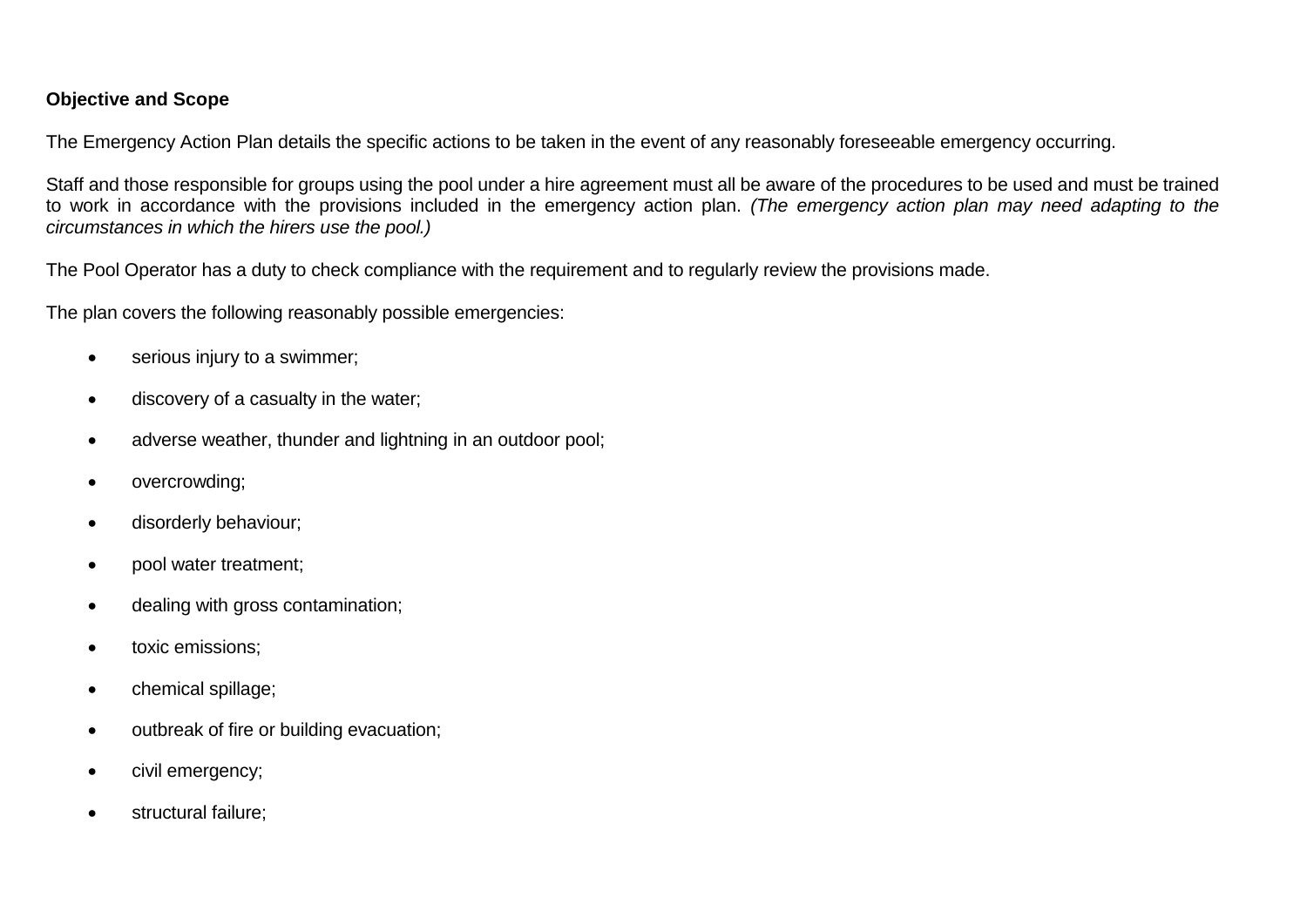• lighting failure.

The plan takes into account the individual characteristics of the pool and the building, any specific hazards, the number of available staff and their training, the extent and location of first aid facilities and the type and location of other emergency equipment.

An emergency is a dangerous situation that occurs with little or no warning and requires an immediate response to avert the present danger or lessen the likely effect; it demands a swift and immediate response.

If handled properly a minor emergency is readily contained and does not become life threatening. If not dealt with promptly and efficiently a minor emergency can escalate and become a major emergency with a risk of serious injury or death.

Training and practice in these plans and procedures should take place regularly and with sufficient frequency to ensure an immediate and automatic reaction to an emergency.

# **Reference Documents**

# **INTERNAL**

- ❖ Plans of the building
- ❖ Lifeguard Training Schedule
- ❖ Swimming Pools
- ❖ Conditions of Swimming Pool Hire
- ❖ PAS65 Management of Swimming Pools
- ❖ Staff Daily Rota
- ❖ General Management Code of Practice
- ❖ Staff Signing in Book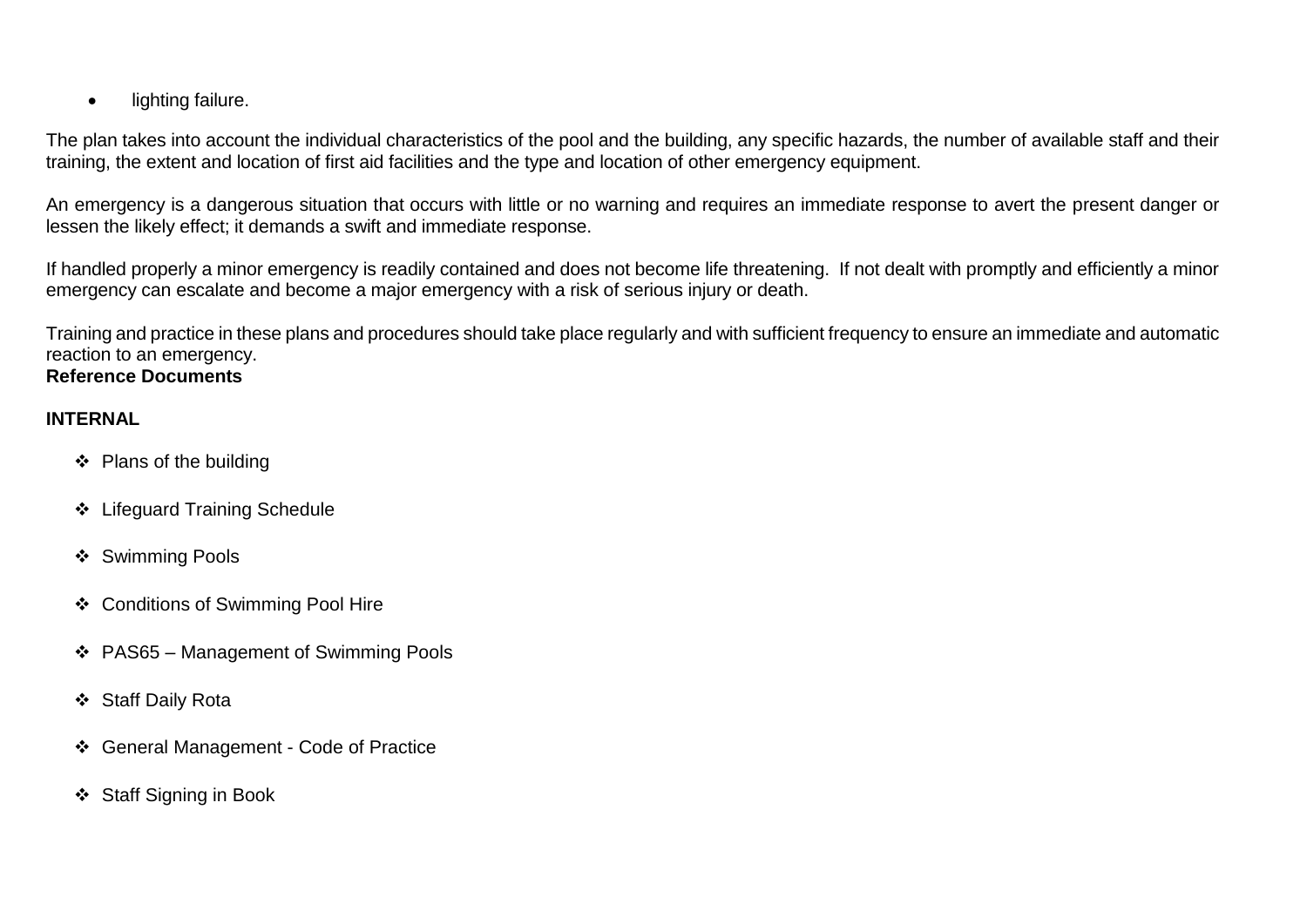- ❖ Pool Training Log/Attendance Register
- ❖ Individual Lifeguard Training Record
- ❖ Safe Practice in School Swimming

# **EXTERNAL**

- ❖ HS(G) 179 Managing Health and Safety in Swimming Pools
- ❖ PAS 65 Management of Swimming Pools General Management Code of Practice
- ❖ PWTAG Swimming Pool Water Treatment and Quality Standards for Pools and Spas
- ❖ BAALPE Safe Management of Physical Education and School Sports 2012 Edition Association for Physical Education.
- ❖ Lifeguard Training Manual
- ❖ Pool Plant Operators Certificate
- ❖ Small Pool Plant Operator Certificate

The Teacher, or other person, in Charge of Swimming, should ensure that:

- All staff are adequately trained in the procedures detailed hereafter.
- Notices are displayed to advise the general public of the arrangements.
- Exit door, signs, alarms, fire-fighting equipment and break glass call points are regularly checked and kept free from obstruction
- All exit doors operate without the aid of a key whenever the premises are occupied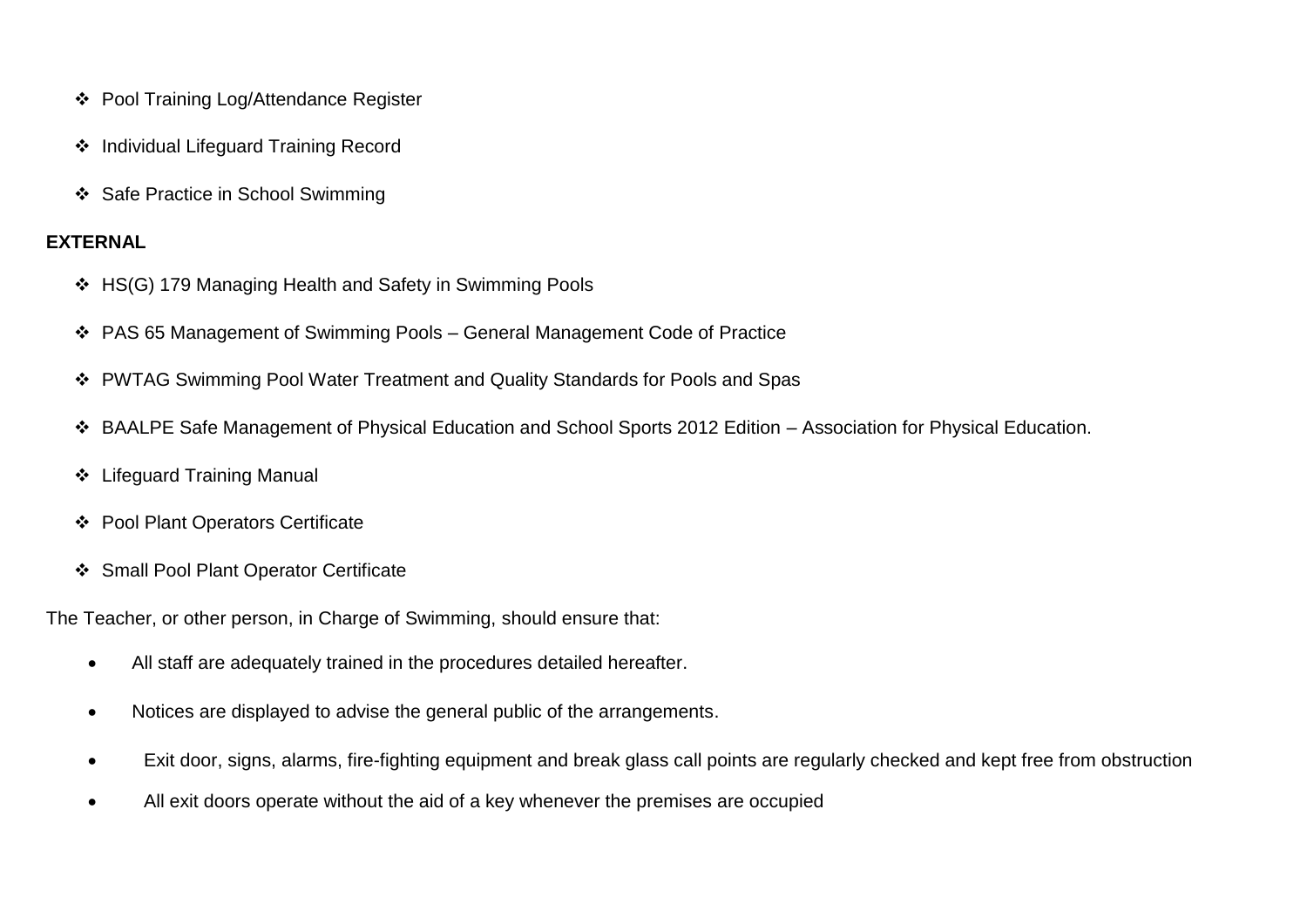*(Named Position/person)* will be responsible to take charge in the event of an emergency.

*(Named Position/person)* will be responsible to summon the emergency services in the event of an emergency. In a public pool this is likely to be the pool staff.

In a school pool the Teacher in Charge of Swimming must ensure that when the pool is let to an external user the method of summoning the emergency services is at least as adequate as the school system, e.g. when the school office is locked and not manned.

# **Serious Injury to a Bather**

Call for the assistance of *another lifeguard or school staff* either by operating the pool alarm system, using *a two-way radio*, or blowing three blasts on a whistle.

Carry out appropriate first aid. In cases of serious injury, broken bones or unconsciousness the patient should not be moved until first aid has been given.

Bleeding should be stopped by applying a wound dressing or, if necessary, by the direct application of pressure on an artery.

All cases of head injury should be treated as serious. An ambulance will be called *by (the person in charge)* and the patient sat up to reduce the flow of blood to the injury.

Under no circumstances should the casualty be permitted to return to the pool at any stage even if they appear to be well, as delayed concussion is a real possibility and may lead to the loss of consciousness in the pool.

The *person in charge* will telephone for an ambulance and assist with first aid if necessary.

Staff will support casualties by speaking to them confidently and reassuringly.

All accidents to staff, pupils and hirers must be reported to (schools to input appropriate detail)…………………………………………

Accidents, Incidents and dangerous occurrences must be reported on the latest version of the Army 510 Form to the Army Incident Notification Cell (AINC) and copied to the relevant SHE Advisor/s i.e. DCYP SHE Advisor and host station SHE Advisor if relevant. The AINC will make a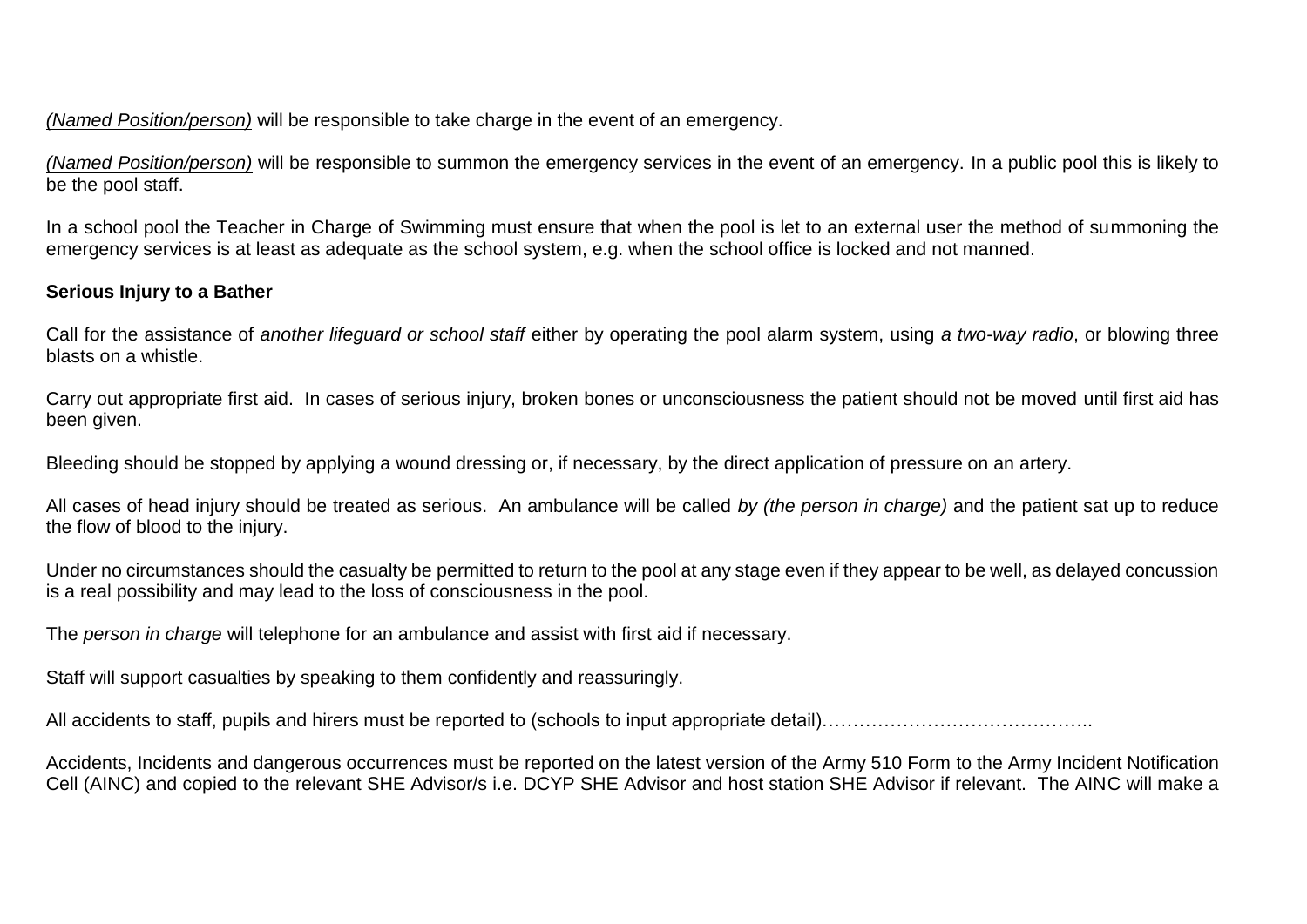judgement as to whether the Health and Safety Executive (HSE) are to be informed. In the case of a serious incident e.g. fatality, the AINC should be notified asap by telephone followed up by the Army 510 form. Contact details for the AINC are in the following [link.](http://defenceintranet.diif.r.mil.uk/Organisations/Orgs/Army/Organisations/Orgs/clf/Organisations/Orgs/coslf/Organisations/Orgs/CESOA/Pages/AINC.aspx)

For further information see the MOD's Health and Safety Policies and Procedures Section JSP 375 Part 2, Volume 1 Chapter 16: Accident, Incident and Near Miss Reporting and Investigation.

### **Discovery of a Casualty in the Water**

• Before entering the water to recover a casualty attract the attention of a lifeguard / rescuer and / or activate the pool alarm system.

• As soon as the alarm is activated, support staff will implement a backup action; (T*his needs to be detailed and to say who will do what, for example, someone will need to find out the nature of the emergency and will need to instruct an ambulance to be called, someone will need to meet the ambulance.)* 

• Enter the water in a safe manner and land the casualty at the most suitable landing point. Where the pool is an above ground construction the casualty will need to be handed from in the pool to someone standing on dry land; this procedure needs practice and should be conducted with due care to the casualty. If a spinal cord injury is suspected the casualty should be supported in the water and no attempt made to lift him/her out until the paramedics arrive.

If breathing has ceased, commence expired air resuscitation (EAR) immediately whilst in the water and whilst towing to the side. Land the casualty and continue with EAR. The person in charge will arrange for an ambulance to be called.

• If the heart has stopped beating commence cardiopulmonary resuscitation (CPR). Continue CPR and EAR until the casualty restarts breathing and a pulse is found, or until ambulance staff takes over. Patients who have been resuscitated should be treated for shock until the ambulance arrives.

- Other pool staff must not let the level of pool supervision drop below a safe level by watching the incident and may be required to cover for absent colleagues. If necessary to ensure safety the pool should be cleared.
- Staff should ensure that a crowd does not gather around the casualty.

• ………………………..is designated to meet the ambulance from the main road to take them to the scene of the incident as speedily as possible using the emergency exit doors adjacent to the location of the incident.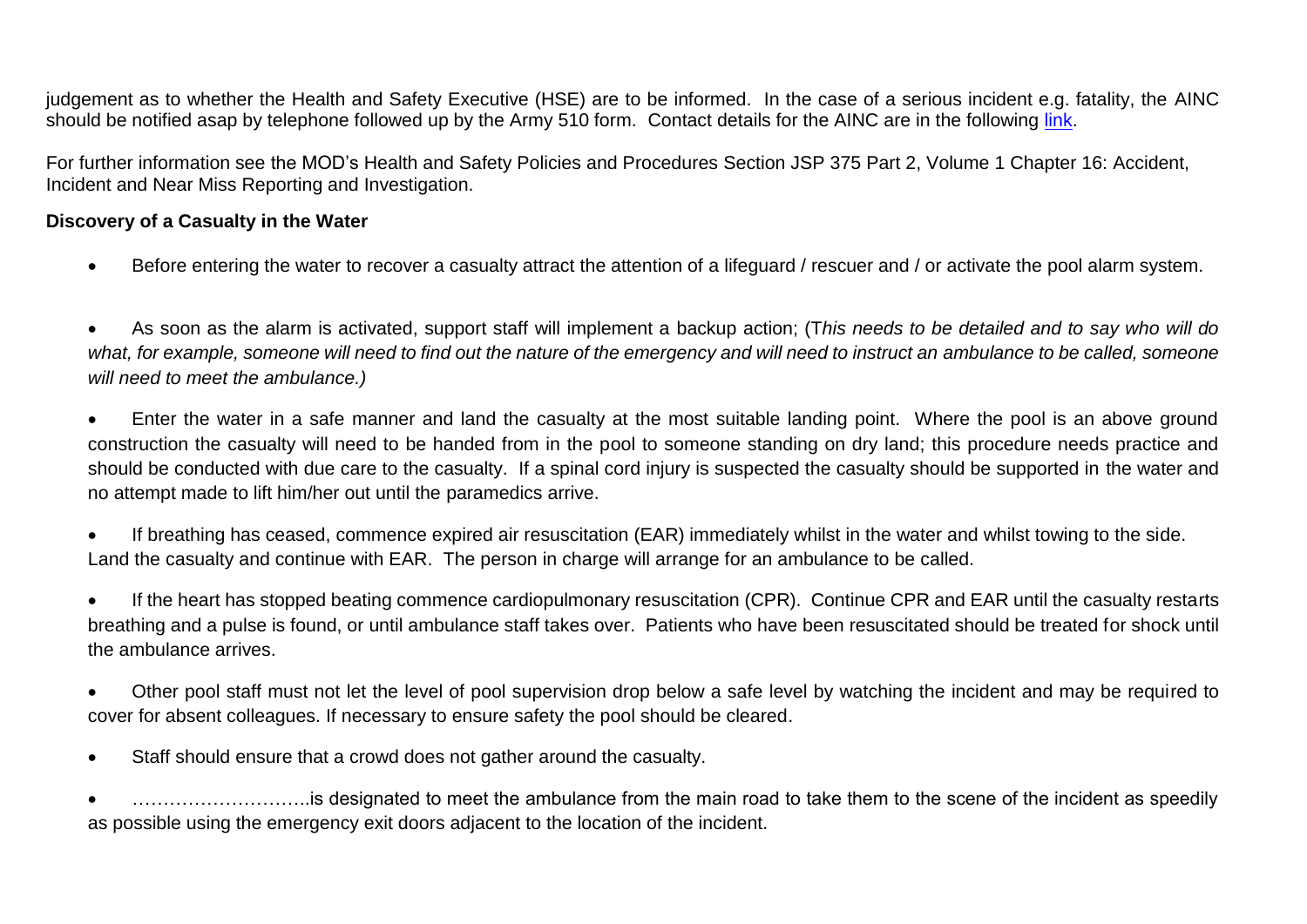- As soon as possible after the incident all staff involved will be required to make a written statement.
- No statements shall be made to the press or other members of the public.

# **Adverse Weather Conditions [Outdoor Pools]**

If bad weather occurs and there is poor natural lighting, such that the bottom of the pool cannot be seen, the pool should be evacuated immediately, and all swimming ceased.

If the weather turns thundery and lightning threatens, evacuate the pool immediately and suspend swimming sessions.

### **Water Treatment and/or Condition**

Water treatment chemicals will be introduced into the pool, in accordance with the manufacturers' instructions, and as supported by the recognised training given to pool operators.

If the water becomes cloudy alert the person responsible for pool maintenance. The person responsible for pool maintenance will undertake a water test and apply remedial action to correct the water quality.

If the water clarity has become so poor that a brick can no longer be seen on the bottom of the pool, then the pool will need to be closed and usage suspended until such time as the remedial action takes to reduce the cloudiness.

#### **Dealing with Gross Contamination:**

# **Blood and Vomit**

In the event of a major spillage of blood in the swimming pool, the pool will be evacuated while the blood disperses via the normal pool water circulation system. This can take up to several hours, and so the pool will be closed for the remainder of that operational day.

Chemical level tests will be taken prior to reopening to confirm that disinfectant residuals and pH values are within the recommended ranges.

Any blood spillage on the poolside will be covered with paper towels, gently flooded with a strong disinfectant solution and left for at least two minutes before it is cleared away, by placing the contaminated towels into an approved medical waste unit or incinerated. The affected area can then be washed with water and detergent and, if possible, left to dry. The person clearing up the spillage will need to wear gloves and goggles.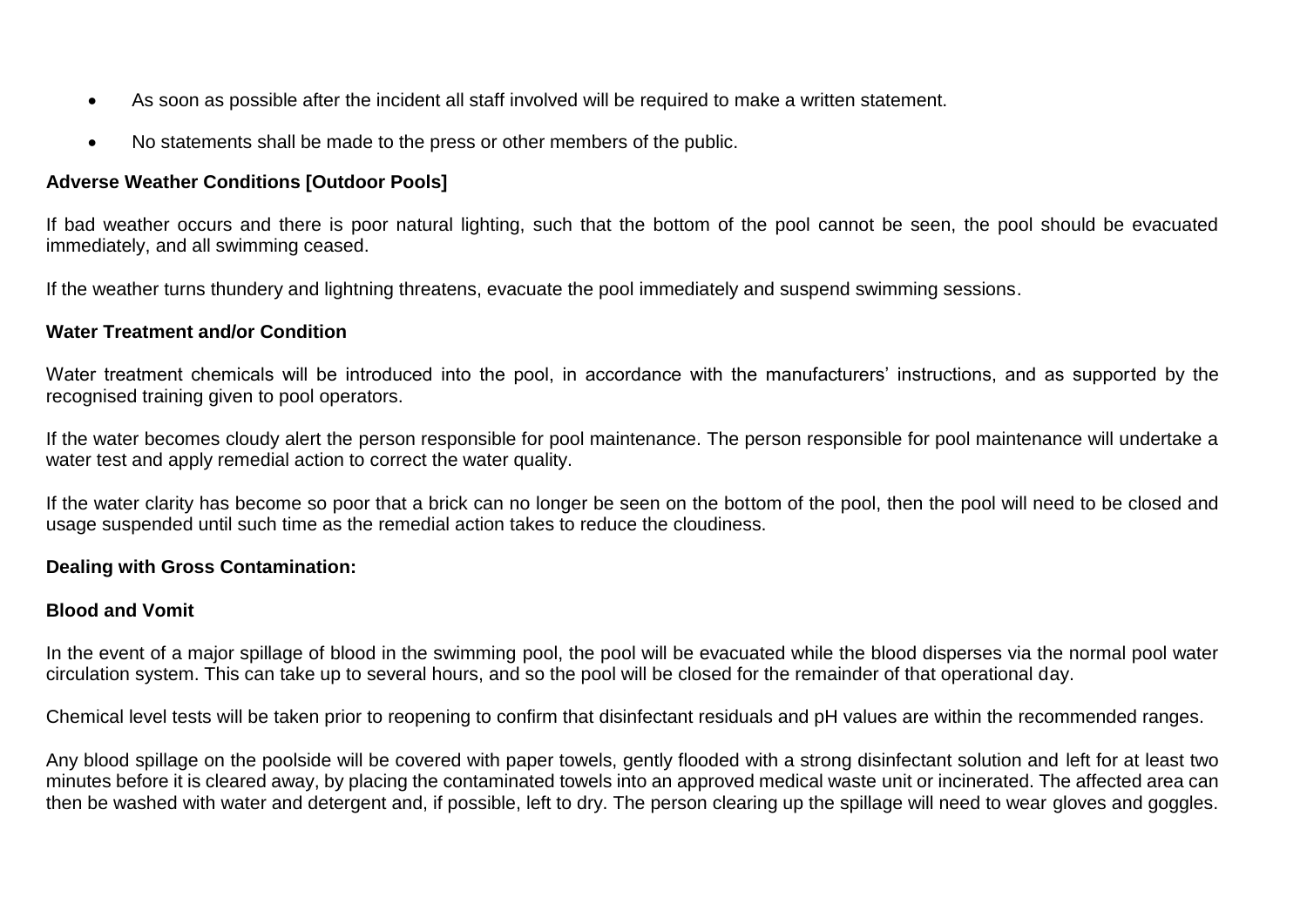Any blood spillage on the poolside will not be washed into the pool or poolside drains but will be wiped up with absorbent material placed into a polythene bag and disposed of in the waste.

# **Faecal Contamination:**

# **If the release is solid, then it will be dealt with by:-**

- 1. Completely removing and properly disposing of the release;
- 2. Ensuring that the equipment is properly disinfected after use;
- 3. The incident is recorded.

# **If the release is runny or loose (diarrhoea), the following process will be used:**

1. Should there be faecal contamination in the swimming pool, the pool will be evacuated for at least 6 turnover periods [or a minimum of 24 hrs]

2. The Free Chlorine level will be raised to its operating maximum of *(insert maximum concentration).………………*

3. A coagulant will be introduced into the system. Pools that are fitted with Hi-Rate filters can use an Aluminium Sulphate tablet, by placing it in the skimmer unit/strainer basket whilst the pool is closed for use.

- 4. The pool floor will be swept/vacuumed to remove any solid material and collect, by use of a scoop, any floating large solids.
- 5. The filter will be backwashed prior to re-use, and the pool water level will be topped up, as appropriate.
- 6. The filter media will be allowed to settle, by running water to drain for a few minutes after the backwash process is complete.

7. The pool will be allowed to circulate for eight hours, to remove any with-held oocysts, through any imperfections in the backwash process.

8. The pool water will be re-tested and, if the results are satisfactory the pool will be re-opened.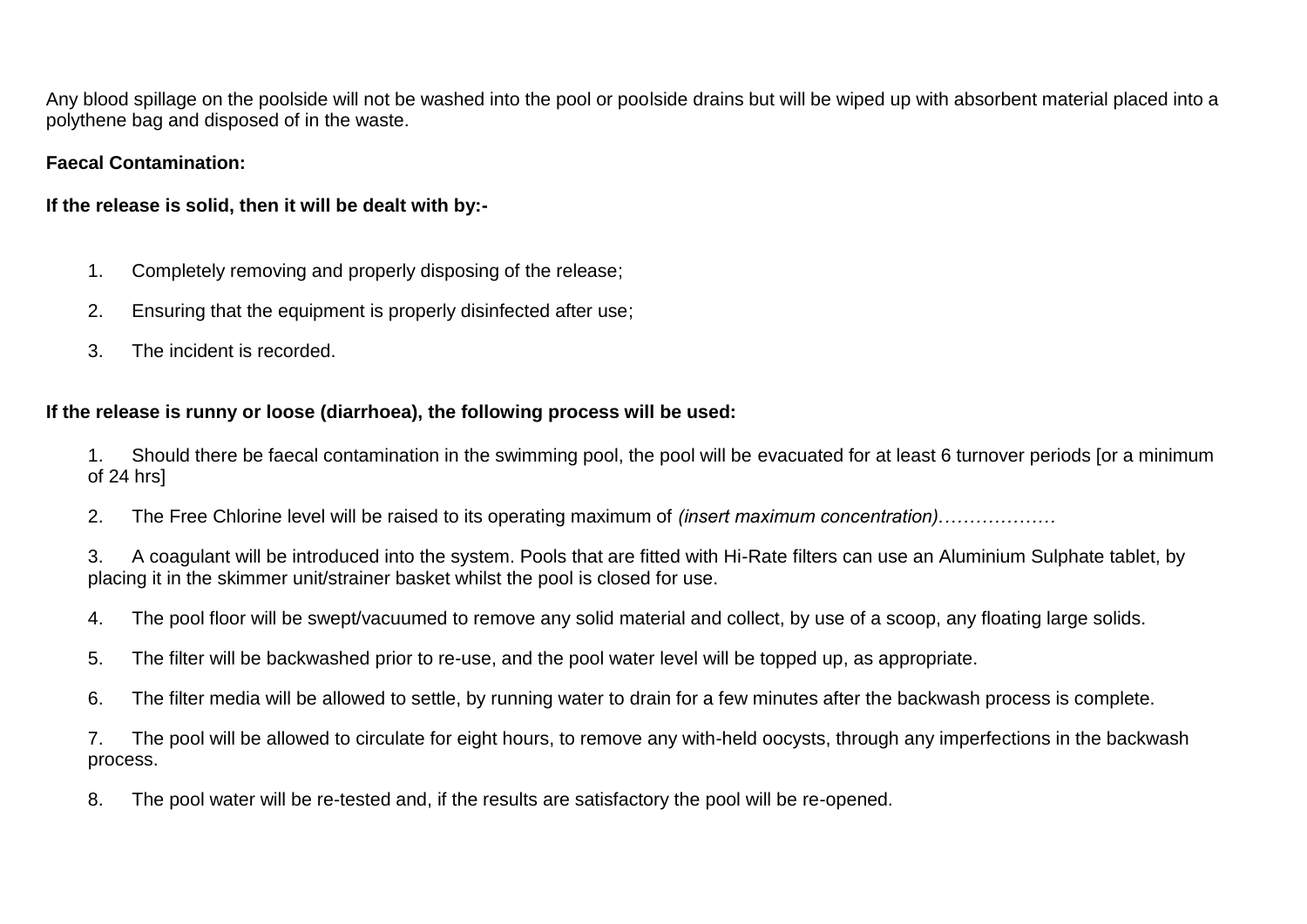# **Toxic Emissions**

Should any chemicals be inadvertently mixed, or otherwise come into contact with each other, the swimming pool area, and the School, will exercise its Emergency Evacuation Procedure. On the arrival of the Emergency Services, the School will be directed, by them, and undertake any further actions, or removal to alternative evacuation points deemed necessary.

### **Chemical Spillages**

The School provides an approved Chemical Spillage Kit, and this is kept in ………………………… which is the principal location of the [storage or use] of the chemicals used in the treatment of swimming pool water.

All operators who may be required to handle chemicals, in any way, are aware of the location of the Spillage Kit, and of its operation.

Operators, and those required to deal with a chemical spillage will comply with the model chemical procedure as indicated in the procedure attached as an appendix to this EAP. The model spillage procedures can be found at Appendix E.

### **Emergency Evacuation**

The arrangements in place to raise the alarm are as follows:

- The fire alarm is activated by…………………………
- Break glasses are located…………………………..
- The alarm sounds like………………………………..
- *(On hearing the alarm who does what to initiate an evacuation).*

A plan of the building is inserted and shows the location of fire exits, firefighting equipment and the assembly point.

Once the alarm has been raised those on poolside should blow their whistles loudly and clearly to clear the pool as quickly as possible.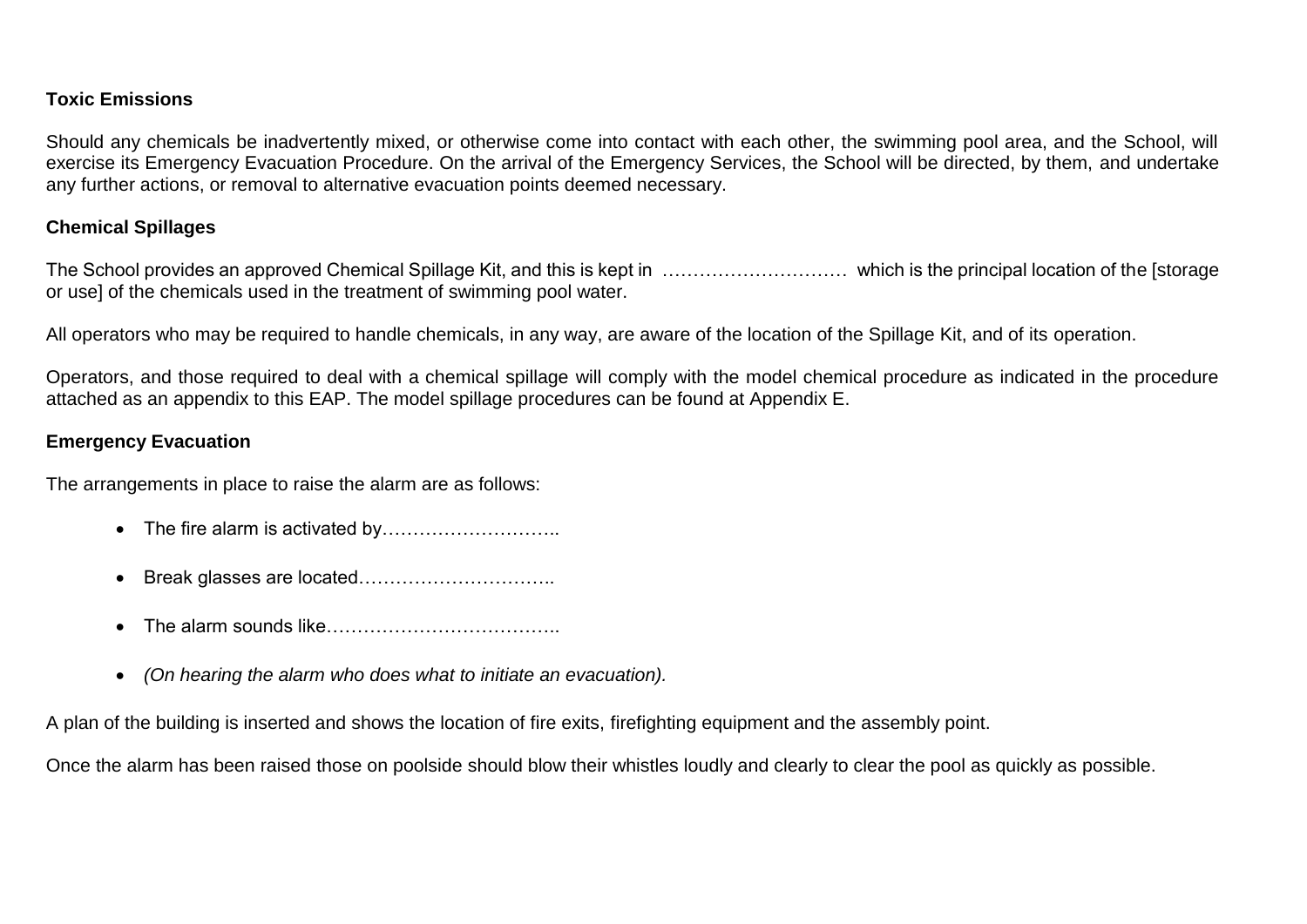The person responsible for the swimming pool *(insert job title or name)* should be notified by the person raising the alarm as to the location and nature of the fire. This person will then liaise with lifeguards / staff and co-ordinate the evacuation process.

*(This needs detailing for individual buildings and for the full range of potential types of use of the pool stating exactly who does what.)*

In the event of an evacuation the emergency services should be called. The person making the call should ask for the Fire / Ambulance Service (as required) and tell them the name of the school, the address of the pool, the location of the pool on the site, and the location of the fire giving as much information as possible.

Every person will be directed to the nearest emergency door, away from the source of the fire and to the assembly point at…………………… (Insert location).

Children are instructed to bring towels onto the poolside, to be used in the event of an emergency evacuation, as they are unable to return to the changing area, prior to leaving the area. Thermal blankets will be issued and will be brought to the assembly point by (insert job title/name)………………….

Once at the assembly point the person responsible for the pool will check that all staff are present against the signing-in book or class register and people in charge of groups using the pool will check that all their group members are present and correct.

# **Civil Emergency**

Should a telephone message be received that a bomb is in the building, staff are to follow local procedures.

# **Structural Failure**

Should a structural failure occur, or if danger is suspected from the building structure, the fire alarm should be activated by breaking the nearest "break glass" panel. Alternatively inform the *(person in charge of the pool via a two-way radio).* An evacuation is to be initiated.

Evacuate from the building using whichever exit doors are unobstructed by the result of the structural failure.

If the changing area lies within the structural failure area children should be taken to a place that is secure and warm.